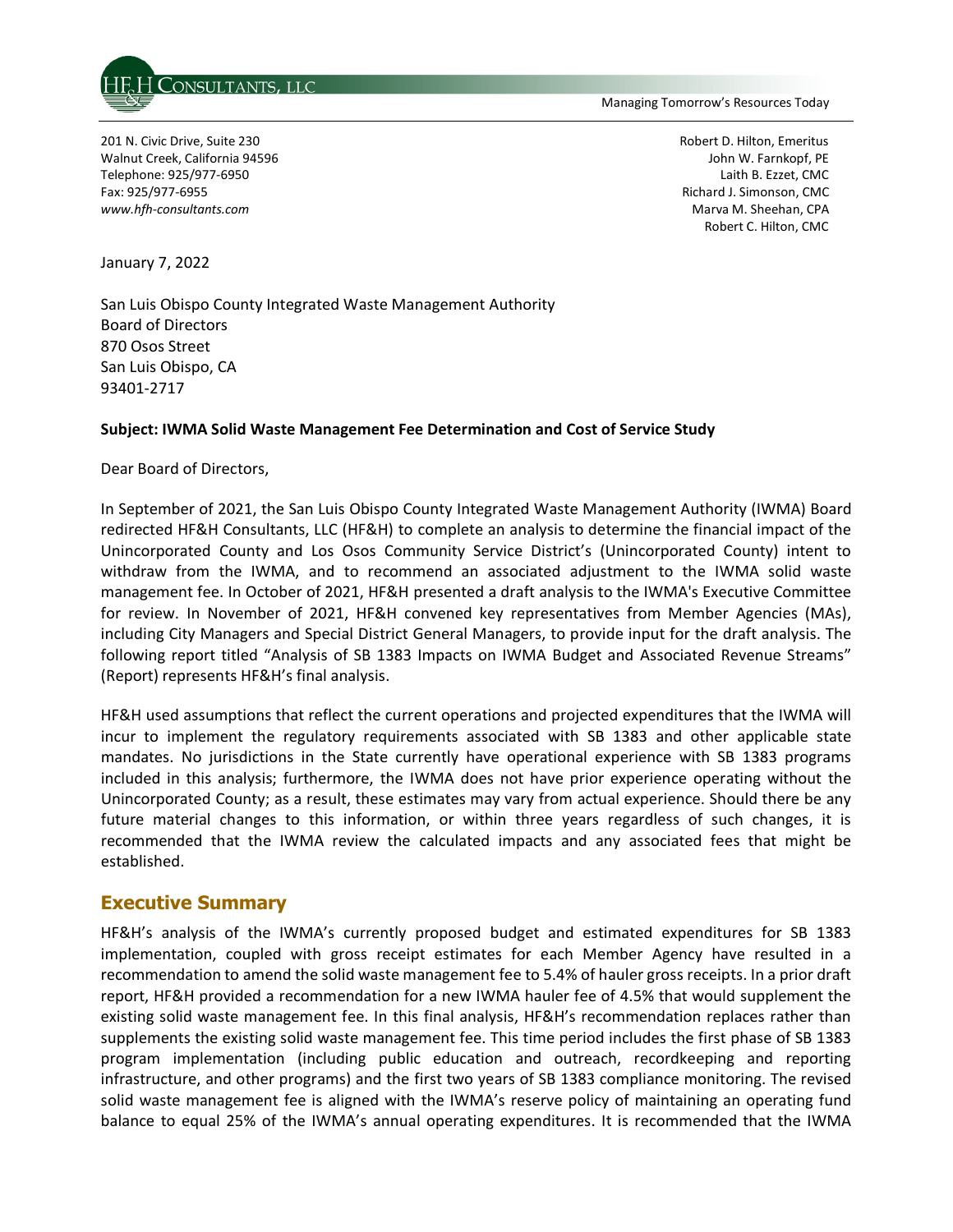

Board of Directors January 7, 2022 Page 2 of 11

review its actual operating results during fiscal year (FY) 23-24 of this projection period to determine if any changes (up or down) to the solid waste management fee are needed. Due to one-time expenditures incurred by SB 1383 program implementation, evaluation in the first few years of the budget cycle may not accurately reflect the on-going funding requirement for compliance. It is imperative that the IWMA adopt the amended fee in a timely manner, as FY 21-22 expenditures are anticipated to exceed revenues by \$1.45 million, which will significantly impact the operating fund balance.

## **Background**

The IWMA currently collects revenue through hauler fees, grants, and other sources. The IWMA's primary sources of revenue are (1) a solid waste management fee consisting of 2% of the gross revenue collected from commercial customers, \$0.30 per month for residential accounts charged less than \$50 per month, and 2% of gross revenue for residential accounts that are charged more than \$50 a month; and (2) a landfill tipping fee surcharge of \$3 per ton at the landfill facilities within the County.

On June 9, 2021, the IWMA Board approved an increase in the IWMA's solid waste management fee to 3.25% and a landfill tipping fee surcharge increase to \$4 per ton to meet the anticipated increased revenue requirement associated with compliance with the state mandates under SB 1383 regulations. However, the approved increases were not implemented, and on September 8, 2021, the IWMA Board requested that HF&H prepare a study to reassess the proposed increases in light of the Unincorporated County's potential withdrawal from the IWMA. The IWMA received official notice of the Unincorporated County's withdrawal from the IWMA on October 15, 2021, effective November 15, 2021.

On November 23, 2021 the IWMA Board approved a Memorandum of Understanding ("MOU") between the Unincorporated County and the IWMA for the IWMA to provide reimbursable services to the Unincorporated County related to household hazardous waste collection, as well as school education programs through the remainder of the 2021-2022 school year.

On December 8, 2021 the IWMA Board approved a reserve policy setting the IWMA's target unrestricted (operating) reserve balance of 25% of budgeted operating expenditures. The reserve policy also includes the maintenance of an emergency reserve of \$300,000 for use during operational or financial emergencies, and a restricted reserve of \$1,000,000, as mandated by the Department of Toxic Substance Control ("DTSC"), for household hazardous waste ("HHW") facility closures.

The aforementioned actions require additional analysis to determine the fiscal impact on the IWMA. Revisions to the solid waste management fee percentage will be necessary to ensure that the IWMA generates enough revenue to meet its obligations to each member agency, while maintaining an operating fund balance equivalent to 25% of annual operating expenditures as required by the IWMA's reserve policy.

## **Methodology**

The methodology used to estimate the revised solid waste management fee percentage is described below.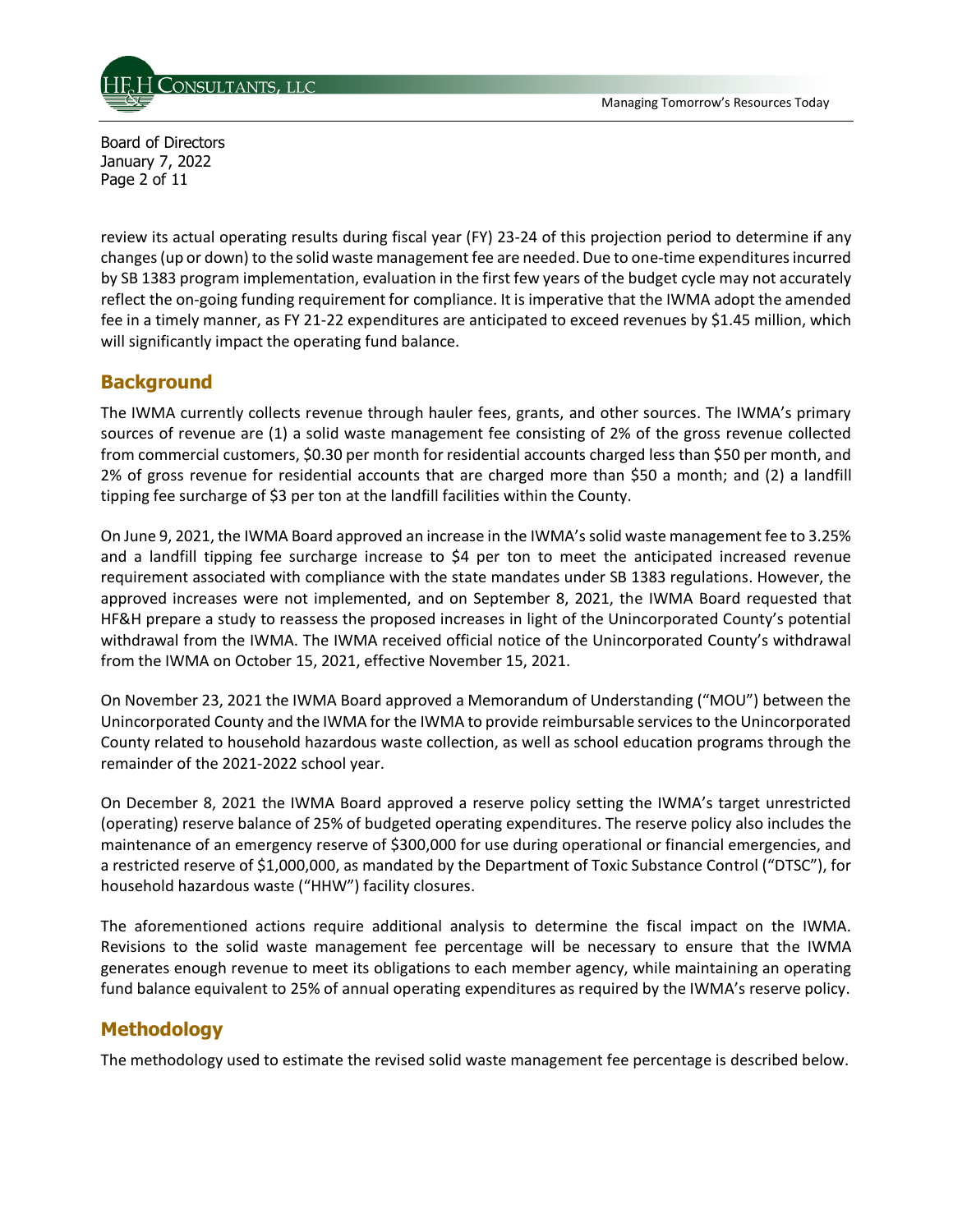

Board of Directors January 7, 2022 Page 3 of 11

#### **Revenue Determination**

The IWMA provided their approved budget for FY 21-22, including both operating and non-operating revenues. HF&H adjusted the revenue from the solid waste management hauler fee by 94% to account for the 6% reduction in serviced accounts with the Unincorporated County's departure from the IWMA. HF&H also adjusted the operating revenue from the landfill tipping fee by a factor of 94% to account for an anticipated decrease in the amount of overall tonnage subject to a fee by the IWMA. The best available tonnage information combined the Unincorporated County tonnage with the community service districts' (CSD) tonnage, requiring that HF&H estimate the reduction in the per-ton landfill tipping fee revenue resulting from the Unincorporated County's departure based on provided service account data. HF&H assumed that the County's MOU with the IWMA providing for the IWMA to provide the Unincorporated County with reimbursable hazardous waste services would not have a net impact on the IWMA's revenue from hazardous waste program revenue. No adjustments were made for non-operating revenue (i.e. capital expenditures and transfers to reserve funds).

### **Expenditure Determination**

The approved budget for FY 21-22 included the IWMA's proposed expenditures, including SB 1383 expenditures, hazardous waste program expenditures, and expenditures for public outreach and education, among others. HF&H adjusted expenditures as appropriate to account for the Unincorporated County's intent to withdraw from the IWMA, as well as the Unincorporated County's MOU with the IWMA for some reimbursable services; these adjustments are described below.

#### **SB 1383 Expenditures**

HF&H worked with IWMA staff to develop an updated SB 1383 expenditures estimation given the Unincorporated County's intent to withdraw from the IWMA. HF&H determined that SB 1383 education and monitoring expenditures would be reduced commensurate with the reduction in customer accounts being served by the IWMA, and applied a factor of 94% to the FY 21-22 projected budget accordingly.

Based on input from IWMA staff, HF&H reduced projected SB 1383 salary and expense expenditures for FY 21-22 based on an existing vacancy in the SB 1383 Program Coordinator position, and a temporary historical vacancy in the SB 1383 Management Analyst position. Projections for FY 22-23 onward assume no position vacancies.

### **Public Education and Outreach (Non-SB 1383) Expenditures**

The IWMA provides non-SB 1383 related public outreach and education to schools, multi-family residences, and businesses through a third party. With guidance from the IWMA, HF&H separated this expenditure into a "schools" portion and a "businesses" (including multi-family residences) portion. HF&H reduced the proposed expenditure of public outreach and education for schools by 5% and reduced the proposed expenditure of public outreach and education for businesses by 19% (an aggregate weighted reduction of 13%) for FY 22-23 onward. Given the MOU between the IWMA and the Unincorporated County that delegates the IWMA to provide outreach to schools in the Unincorporated County through the 2021-2022 school year, and still-pending potential amendments to the agreement with the school and business education service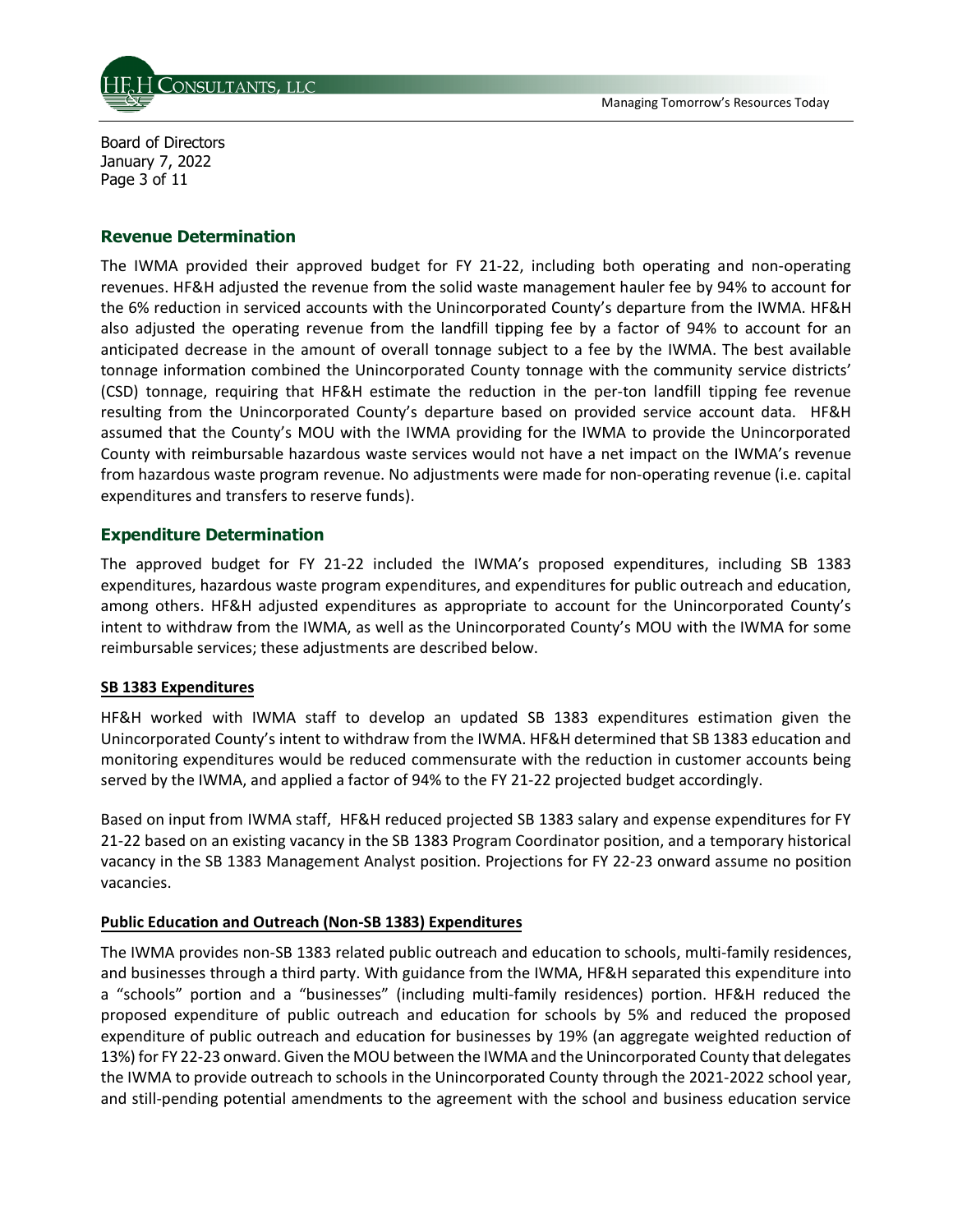

Board of Directors January 7, 2022 Page 4 of 11

provider Science Discovery, the projected expenditure for non-SB 1383 public outreach to schools and businesses for FY 21-22 was not adjusted.

## **Capital Expenditures**

The projected budget of \$300,000 for FY 21-22 for structure and improvements (S&I) for a planned office upgrade and the planned development of a new HHW facility in San Miguel was deferred to FY 22-23 by the Board; this deferment is reflected in the projected budget. For FY 23-24 and FY 24-25, based on input from IWMA staff, no expenditures for S&I were projected. The projected budgets for FY 21-22 through FY 24-25 for equipment were updated to reflect the expected purchase dates of equipment (e.g., forklifts) based on the equipment depreciation schedule provided to HF&H by the IWMA. No adjustments specific to the departure of the Unincorporated County from the IWMA were determined to be applicable.

### **Other Expenditures**

HF&H reduced projected expenditures for administration and TAG grants based on input from IWMA staff; administration expenditures for a media consultant was eliminated, and all TAG grant funding was eliminated.

HF&H also reduced, based on input from IWMA staff, projected non-SB 1383 salary and expense expenditures for FY 21-22 based on based on savings from a temporary vacancy in the Executive Director position. As stated in. Projections for FY 22-23 onward assume no position vacancies.

## **IWMA Gross Receipts Determination**

IWMA Staff provided HF&H with the total franchise fees collected per member agency and the total gross receipts from each hauler, specified by member agency, for FY 20-21 and provided this data to HF&H. HF&H then divided each member agency's franchise fee by the franchise fee percentage specified by the member agency and added current IWMA solid waste management fees and landfill tipping fees to determine gross receipts per hauler per jurisdiction; these amounts were subsequently summed to derive total gross receipts for haulers of the IWMA member agencies for FY 20-21.

HF&H then estimated the total gross receipts anticipated for FY 21-22 by increasing the FY 20-21 gross receipts by a CPI of 3% to account for typical annual CPI increases in franchised hauler rates. HF&H assumed in its calculations that additional rate increases, such as SB 1383 compliant services, would take effect July 1 2022, the beginning of the IWMA's FY 22-23.

HF&H estimated the total gross receipts anticipated for FY 22-23 utilizing gross receipts projections provided by member agencies. While these projections were provided as increases for FY 21-22, and included special rate increases including but not limited to SB 1383 implementations, HF&H assumed for the purposes of these calculations that such rate increases would not take effect until FY 22-23. Most member agencies provided either an estimate for a percentage increase to FY 21-22 gross receipts compared to FY 20-21, or an estimated total for gross receipts for FY 21-22. HF&H made the following adjustments to data provided by member agencies to improve the consistency of our methodology: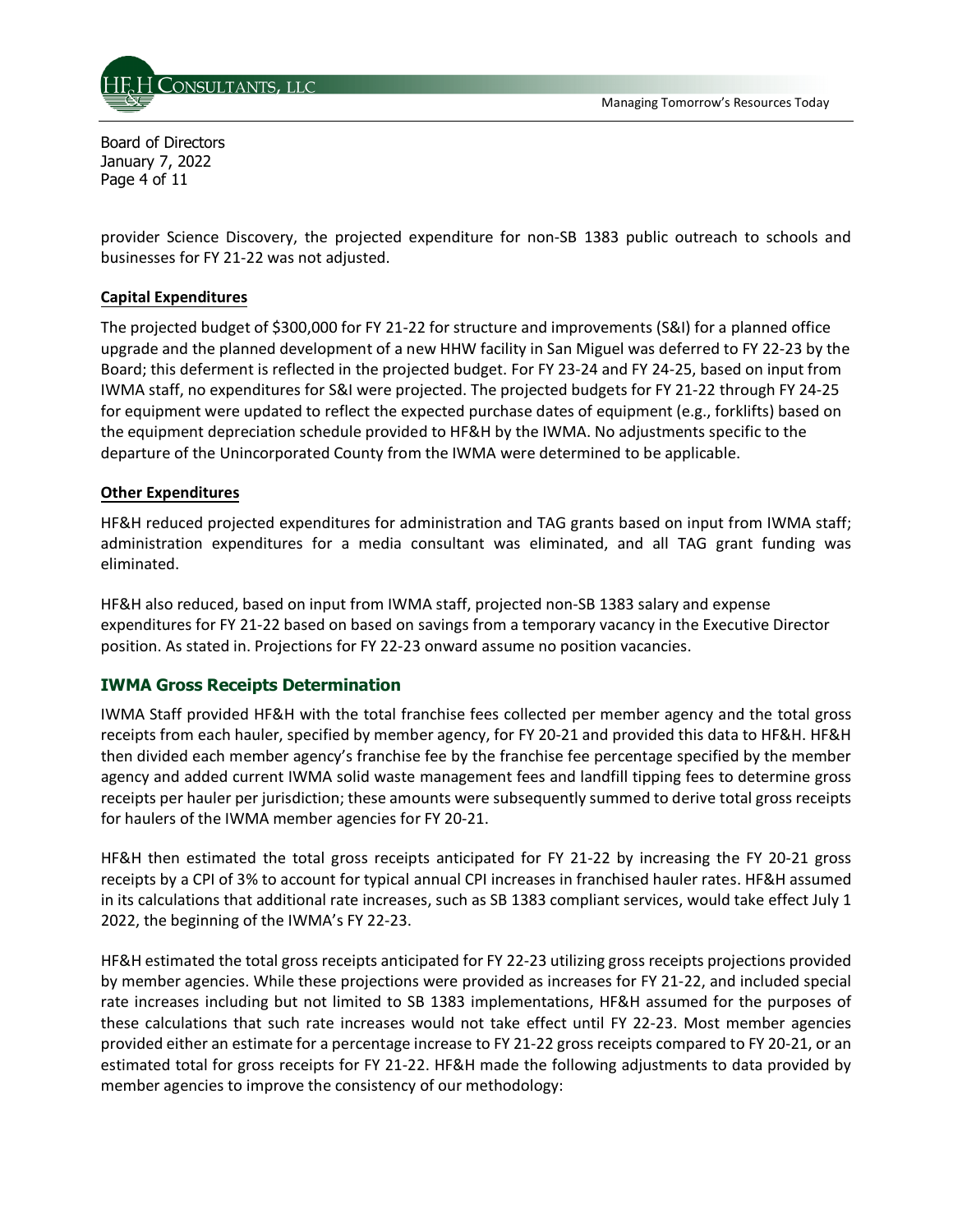

Board of Directors January 7, 2022 Page 5 of 11

- In instances where member agencies provided an estimated percentage increase, HF&H applied the percentage increase to gross receipts beginning July 1, 2022.
- If a member agency provided an estimate range for a percentage increase rather than a single estimate, HF&H utilized the midpoint of the range provided.
- In instances where the member agencies provided gross receipt projections that included a presumed 3.25% IWMA solid waste management fee, HF&H removed this portion of the projection.
- For jurisdictions where the member agency did not provide an estimate for gross receipts, HF&H used a default assumption of a 5% increase in gross receipts from FY 21-22.
- In instances where member agencies projected a decrease in gross receipts compared to FY 20-21 without a stated cause, HF&H instead assumed that FY 22-23 gross receipts were equal to FY 21-22 gross receipts calculated.

## **Budget Projection**

After projecting an amended budget for FY 21-22, HF&H forecasted the IWMA's budget for FY 22-23, FY 23- 24, and FY 24-25. HF&H multiplied each budget line item in the projected FY 21-22 budget by the appropriate inflation index, if applicable, to determine the projected FY 22-23 budget. Revenue for the solid waste management fee for FY 22-23 budget onward was set to zero in order to determine the revised overall solid waste management fee recommendation for this report, rather than add an additional separate fee to the existing solid waste management fees (2% commercial, 2% residential accounts over \$50, \$0.30 per month residential accounts under \$50). In cases where anomalies occurred in the FY 21-22 expenditure projections (e.g. staff vacancies) additional adjustments were incorporated as described in the prior sections of this Report. The FY 23-24 budget and FY 24-25 budget were each projected by multiplying each budget line item from the prior fiscal year by the appropriate inflation index, if applicable. In addition to accounting for the ongoing operating expenditures, HF&H also incorporated into its calculations the reserve policy requirement to maintain a fund balance of 25% of annual operating expenditures. As noted in this report, it is critical that the IWMA amend its fees or cost structure materially in order to achieve a fund balance that meets or exceeds the fiscal reserve policy requirements. The primary intent of the operating reserve fund is to set aside cash in the event revenues decline or the IWMA incurs unexpected expenses. Because the expenses (or revenue decline) will happen in future periods, HF&H has followed the industry standard of using the following year's budgeted operating expenses to set the current year's target ending fund balance.

### **Solid Waste Management Fee Determination**

HF&H subtracted the total projected revenue (excluding proposed new solid waste management hauler fee revenue increase) from the revenue requirement to determine the hauler fee revenue requirement. HF&H accounted for the compounding impact of an increased solid waste management fee to potential rate increases, and thus total gross receipts. Acknowledging that revenues and expenditures fluctuate on an annual basis, the IWMA would require a different fee percentage annually to maintain a fund balance equivalent to exactly 25%. Instead, to introduce rate and fee stability, HF&H recommends using a rounded weighted average to ensure that the hauler fee can remain constant over time, while enabling the IWMA to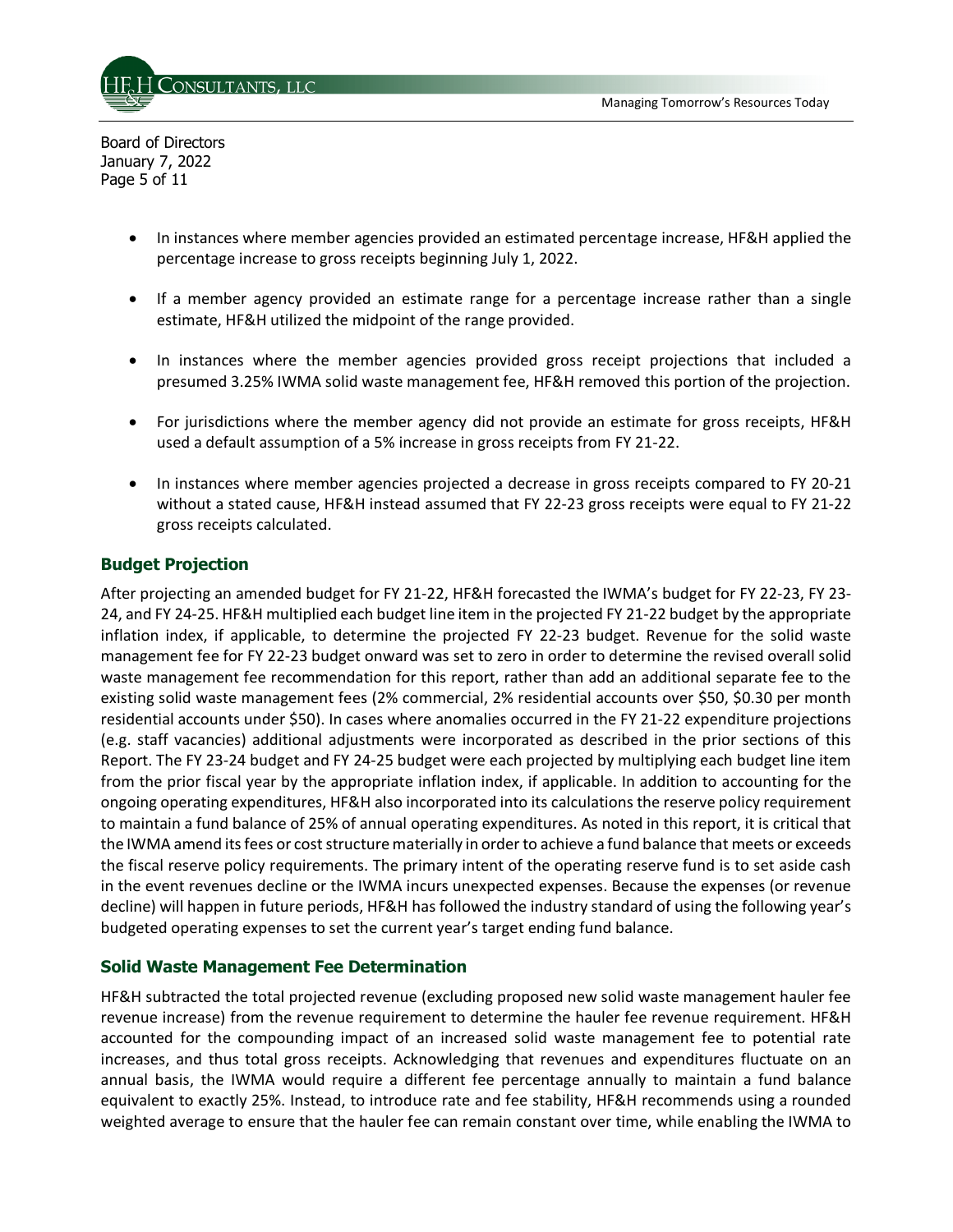

Board of Directors January 7, 2022 Page 6 of 11

generate enough revenue to meet its obligations to its member agencies and ultimately achieve a fund balance equivalent to 25% of operating expenditures. Setting the hauler fee percentage to equal the rounded weighted average of 5.4% would sustain the IWMA's revenues over time and ensure adequate funding for ongoing program stability.

## **Analysis**

Table 1 displays a summary of the revised hauler fee percentage calculation, along with key P&L line items such as projected revenues and expenditures. Table 2 provides a breakdown of the expenditures by category, projected for FY 21-22 through FY 24-25. Similarly, Table 3 provides a breakdown of the revenue categories, projected for FY 21-22 through FY 24-25. Please see Attachment 1 for the overall projected revenues and expenditures.

| <b>Description</b>                                                             |    | <b>Projected Actuals</b><br>FY 21-22 |    | FY 22-23        |    | FY 23-24        |    | FY 24-25   |
|--------------------------------------------------------------------------------|----|--------------------------------------|----|-----------------|----|-----------------|----|------------|
| <b>EXPECTED UNRESTRICTED OPENING FUND BALANCE - JULY 1, 2021<sup>(1)</sup></b> | \$ | 1,745,474 \$                         |    | 304,658 \$      |    | 367,452 \$      |    | 660,017    |
| <b>PROJECTED EXPENDITURES</b>                                                  |    |                                      |    |                 |    |                 |    |            |
| <b>Operating Expenditures</b>                                                  |    | 3,256,329 \$                         |    | 3,655,022 \$    |    | 3,764,673       | .s | 3,877,615  |
| <b>Capital Expenditures</b>                                                    |    | 140,108                              | .S | 385,843         | Ŝ. | 141,650         | .s | 44,181     |
| <b>Transfers to Restricted Funds</b>                                           |    |                                      |    |                 |    |                 |    |            |
| <b>REVENUE REQUIREMENT</b>                                                     | Ś  | 3,396,437                            | Ŝ. | 4,040,865       | Ŝ  | 3,906,323       | Ś. | 3,921,796  |
| <b>PROJECTED REVENUES</b>                                                      |    |                                      |    |                 |    |                 |    |            |
| Operating Revenue <sup>(2)</sup>                                               |    | 891,032 \$                           |    | 893,393 \$      |    | 895,825 \$      |    | 898,330    |
| Non-Operating Revenue                                                          |    | 117,000 \$                           |    | 117.000         | Ŝ. | 117,000         | .s | 117,000    |
| Hauler Fee Revenue                                                             |    | 947,589 \$                           |    | 3,093,266       | Ŝ. | 3,186,063       |    | 3,281,645  |
| <b>TOTAL REVENUE</b>                                                           | Ś. | 1,955,621 \$                         |    | 4,103,659       | Ŝ  | 4,198,888       | Ś. | 4,296,975  |
|                                                                                |    |                                      |    |                 |    |                 |    |            |
| <b>GROSS RECEIPTS</b>                                                          |    | 48,478,933 \$                        |    | 57,282,695      | \$ | 59,001,175      | \$ | 60,771,211 |
| <b>HAULER FEE REVENUE</b>                                                      |    | 947,589 \$                           |    | 3,093,266       | Ŝ. | 3,186,063       |    | 3,281,645  |
| <b>REVISED HAULER FEE %</b>                                                    |    | N/A                                  |    | 5.40%           |    | 5.40%           |    | 5.40%      |
|                                                                                |    |                                      |    |                 |    |                 |    |            |
| <b>PROJECTED UNRESTRICTED FUND CLOSING BALANCE</b>                             |    |                                      |    |                 |    |                 |    |            |
| Unrestricted Fund Closing Balance                                              | Ś  | 304,658 \$                           |    | 367,452 \$      |    | 660,017 \$      |    | 1,035,196  |
| Target Unrestricted Fund Closing Balance <sup>(3)</sup>                        |    | 25%                                  |    | 25%             |    | 25%             |    | 25%        |
| Unrestricted Fund Closing Target Balance                                       | Ś  | 913,756 \$                           |    | 941,168 \$      |    | 969,404 \$      |    | 998,486    |
| Closing Fund Balance Surplus/(Shortfall)                                       | \$ | (609,098) \$                         |    | $(573, 717)$ \$ |    | $(309, 387)$ \$ |    | 36,711     |
| (1) Does not include Funds held for HHW closure or Emergency fund              |    |                                      |    |                 |    |                 |    |            |

#### **Table 1: Revised Hauler Fee Percentage Determination**

(2) Includes Landfill Tipping Fees and Hazardous Waste Program Fees

(3) Target Unrestricted Fund Closing Balance is 25% of the next fiscal year's operating expenditures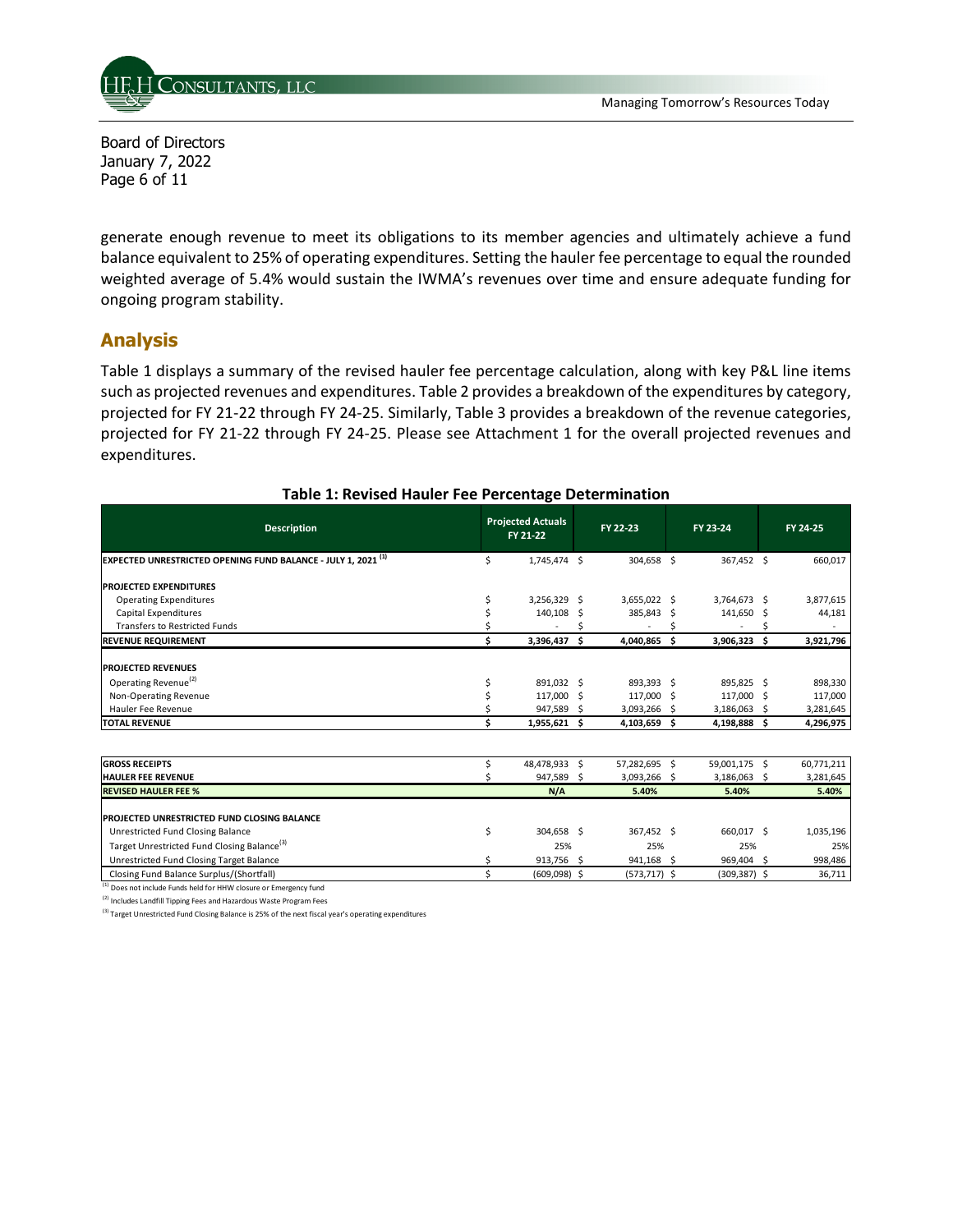Board of Directors January 7, 2022 Page 7 of 11

#### **Table 2: Expenditures**

| <b>Description</b>                                   |   | <b>Projected Actuals</b><br>FY 21-22 |    | FY 22-23     |     | FY 23-24     |               | FY 24-25  |  |
|------------------------------------------------------|---|--------------------------------------|----|--------------|-----|--------------|---------------|-----------|--|
| <b>EXPENDITURES</b>                                  |   |                                      |    |              |     |              |               |           |  |
| Salary and Benefits <sup>(1)</sup>                   | Ŝ | 540,092 \$                           |    | 666,079 \$   |     | 686,061 \$   |               | 706,643   |  |
| Administration/State Reporting Expenditures          |   | 268,325 \$                           |    | 276,375 \$   |     | 284,666 \$   |               | 293,206   |  |
| SB 1383 Expenditures                                 |   |                                      |    |              |     |              |               |           |  |
| SB 1383 Employee Salary and Benefits                 |   | 190,920                              | .s | 389,487      | -\$ | 401,172 \$   |               | 413,207   |  |
| <b>Report Tracking System</b>                        |   | 55,000                               | Ŝ. | 56,650       | Ŝ.  | 58,350       | -Ś            | 60,101    |  |
| SB 1383 Education and Monitoring                     |   | 368,471                              | \$ | 379,525      | -\$ | 390,911 \$   |               | 402,638   |  |
| Other SB 1383 Expenditures <sup>(2)</sup>            |   | 354,762                              | Ś  | 365,405      | Ŝ.  | 376,367      | Ŝ             | 387,658   |  |
| Subtotal: SB 1383 Expenditures                       |   | 969,153 \$                           |    | 1,191,067 \$ |     | 1,226,800 \$ |               | 1,263,604 |  |
| Hazardous Waste Program Expenditures                 |   |                                      |    |              |     |              |               |           |  |
| Electronic Waste Disposal                            |   | 62,700                               | .s | 64,581 \$    |     | 66,518       | .s            | 68,514    |  |
| Curbside Used Motor Oil and Filter Disposal          |   | 8,000                                | Ŝ. | $8,240$ \$   |     | 8,487        | .s            | 8,742     |  |
| Universal Waste Disposal                             |   | 515.000                              | Ŝ. | 530,450      | .s  | 546,364      | Ŝ.            | 562,755   |  |
| Rechargeable Battery Disposal                        |   | 60,000                               | Ŝ. | 61,800       | -S  | 63,654       | -S            | 65,564    |  |
| Other Hazardous Waste Programs                       |   | 282.933                              | Ŝ. | 291.421      | Ŝ.  | 300.164      | <sup>\$</sup> | 309,169   |  |
| Subtotal: Hazardous Waste Program Expenditures       |   | 928,633 \$                           |    | 956,492 \$   |     | 985,187 \$   |               | 1,014,744 |  |
| Public Education and Outreach Expenditures           |   |                                      |    |              |     |              |               |           |  |
| AB 1826 Public Outreach and Education                |   | 146,799                              | \$ | 151,203      | -\$ | 155,739      | S.            | 160,411   |  |
| Business and Multi-Family Outreach Programs          |   | 403.327                              | Ŝ. | 413,806      | \$  | 426,220      | Ŝ             | 439,007   |  |
| Subtotal: Public Education and Outreach Expenditures |   | 550,126                              | \$ | 565,009      | \$  | 581,959      | -\$           | 599,418   |  |
| <b>TAG Grant Expenditures</b>                        |   |                                      |    |              |     |              |               |           |  |
| <b>TOTAL OPERATIONS EXPENDITURES</b>                 | Ś | 3,256,329                            |    | 3,655,022    |     | 3,764,673    |               | 3,877,615 |  |
| Capital Expenditures                                 |   |                                      |    |              |     |              |               |           |  |
| Structure and Improvements (S&I)                     |   |                                      | Ś  | 300,000      | \$. |              | Ś             |           |  |
| Equipment                                            |   | 140,108                              | Ś  | 85,843 \$    |     | 141,650      | <sup>\$</sup> | 44,181    |  |
| <b>TOTAL CAPITAL EXPENDITURES</b>                    | Ś | 140,108                              |    | 385,843      |     | 141,650      |               | 44,181    |  |
| <b>Transfers to Restricted Funds</b>                 |   |                                      |    |              |     |              |               |           |  |
| <b>HHW Closure Fund</b>                              |   |                                      | Ś  |              | \$  |              | Ś             |           |  |
| <b>HHW Emergency Fund</b>                            |   |                                      |    |              |     |              |               |           |  |
| Capital Replacement Fund                             |   |                                      |    |              |     |              |               |           |  |
| TOTAL TRANSFERS TO RESTRICTED FUNDS                  | Ś |                                      |    |              |     |              |               |           |  |
|                                                      |   |                                      |    |              |     |              |               |           |  |
| <b>TOTAL EXPENDITURES</b>                            |   | 3.396.437                            |    | 4.040.865    |     | 3.906.323    |               | 3,921,796 |  |

 $<sup>(1)</sup>$  SB 1383 salaries and benefits are included in the 'SB 1383 Employee Salary and Benefits' line item</sup>

<sup>(2)</sup> Other SB 1383 Expenses include but are not limited to professional services, outside legal counsel, printing, postage, and mileage reimbursements.

#### **Table 3: Revenues Description Projected Actuals FY 21-22 FY 22-23 FY 23-24 FY 24-25 REVENUE** Operating Revenue Landfill Tipping Fees 612,332 \$ 812,332 \$ 812,332 \$ 812,332 \$ 812,332 \$ 812,332 \$ 812,332 \$ 812,332 \$ 812,332<br>Current Solid Waste Management Fees \$ 947,589 \$ - \$ \$ Current Solid Waste Management Fees \$ 947,589 \$ - \$ - \$ - Hazardous Waste Program Fees **1988 120 aproximation** 5 83,998 5 81,061 \$ 83,493 \$ 85,998 85,998 5 85,998 85,998<br>
Hauler Fees (New) Hauler Fees (New) 3,186,093,266 \$ 3,186,093,266 \$ 3,186,063,266 \$ 3,186,063 \$ 3,186,063 \$ 3,281,646,063 \$ Subtotal: Operating Revenue **5** 5 3,986,659 \$ 4,081,888 \$ 4,179,975 Non-Operating Revenue Grants \$ 80,000 \$ 80,000 \$ 80,000 \$ 80,000 Interest \$ 36,000 \$ 36,000 \$ 36,000 \$ 36,000  $\frac{1000}{1000}$  \$ 1,000 \$ 1,000 \$ 1,000 \$ 1,000 \$ 1,000 \$ 1,000 \$ 1,000 \$ 1,000 \$ 1,000 \$ 1,000 \$ 1,000 \$ 1,000 \$ 1,000 \$ 1,000 \$ 1,000 \$ 1,000 \$ 1,000 \$ 1,000 \$ 1,000 \$ 1,000 \$ 1,000 \$ 1,000 \$ 1,000 \$ 1,000 \$ 1,000 \$ 1,0 Subtotal: Non-Operating Revenue <br>
S
\$
117,000 \$
117,000 \$
117,000 \$
117,000 \$ **TOTAL REVENUE \$ 1,955,621 \$ 4,103,659 \$ 4,198,888 \$ 4,296,975**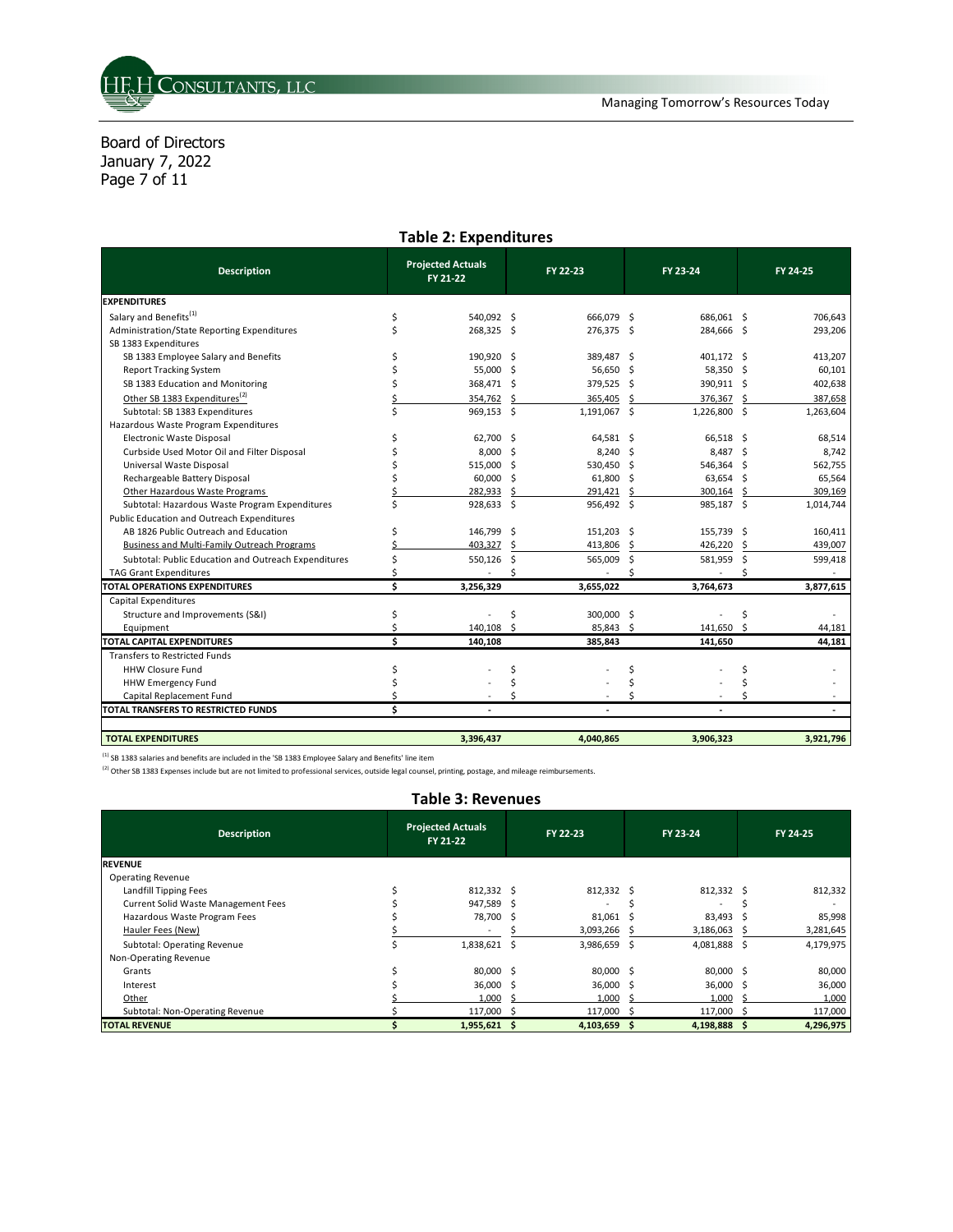

Board of Directors January 7, 2022 Page 8 of 11

| <b>Member Agency Type</b>                   | <b>Estimated Residential</b><br><b>Accounts</b> | <b>Estimated Commercial</b><br>& Multi-Family<br><b>Accounts</b> | <b>Estimated Total</b><br><b>Accounts</b> |  |  |  |
|---------------------------------------------|-------------------------------------------------|------------------------------------------------------------------|-------------------------------------------|--|--|--|
| <b>Cities</b>                               | 46,464                                          | 5,054                                                            | 51,518                                    |  |  |  |
| Unincorporated County (UC) + CSDs           | 21,080                                          | 2,648                                                            | 23,728                                    |  |  |  |
| Total Accounts in the IWMA Prior to UC exit | 67,544                                          | 7,702                                                            | 75,246                                    |  |  |  |
| $UC + CSDs$                                 | 21,080                                          | 2,648                                                            | 23,728                                    |  |  |  |
| <b>CSD<sub>S</sub></b>                      | (17, 733)                                       | (1, 183)                                                         | (18, 916)                                 |  |  |  |
| Subtotal: Accounts Exiting the IWMA         | 3,347                                           | 1,465                                                            | 4,812                                     |  |  |  |
| Total Accounts Remaining in the IWMA        | 64,197                                          | 6,237                                                            | 70,434                                    |  |  |  |
| % Decrease                                  | 5%                                              | 19%                                                              | 6%                                        |  |  |  |

#### **Table 4: Account Information**

### **Table 5: Calculated Gross Receipts**

|                                                                                                                                                                                                                                |                                                         | FY 20-21 Data                 |                                           | <b>FY 21-22 Data</b>                             | FY 22-23 Data                        |                                                    |                                                          |  |  |
|--------------------------------------------------------------------------------------------------------------------------------------------------------------------------------------------------------------------------------|---------------------------------------------------------|-------------------------------|-------------------------------------------|--------------------------------------------------|--------------------------------------|----------------------------------------------------|----------------------------------------------------------|--|--|
| <b>Member Agency (MA)</b>                                                                                                                                                                                                      | FY 20-21 Franchise Fee<br><b>Collected by MA</b><br>(A) | <b>Franchise Fee %</b><br>(B) | FY 20-21 Calculated<br>Gross Receipts (C) | FY 21-22 Calculated<br><b>Gross Receipts (D)</b> | <b>Estimated % Change</b> (1)<br>(G) | Projected FY 22-23<br><b>Gross Receipts</b><br>(H) | <b>Final Projected FY 22-23</b><br><b>Gross Receipts</b> |  |  |
| <b>Formula</b>                                                                                                                                                                                                                 |                                                         |                               | A/B                                       | $C * 1 + .03$                                    | <b>Provided by MA</b>                | $D*(1+G)$                                          |                                                          |  |  |
| Arroyo Grande                                                                                                                                                                                                                  | 321.460<br>\$                                           | 10%                           | 3,214,605<br>-Ś                           | \$<br>3,311,043                                  | 24.7% \$                             | $4,127,215$ \$                                     | 3,993,080                                                |  |  |
| City of SLO                                                                                                                                                                                                                    | 986.343                                                 | 10%                           | 9,863,427<br>Ŝ.                           | Ś.<br>10,159,330                                 | 14.0%                                | $11,581,636$ \$                                    | 11,581,636                                               |  |  |
| Grover Beach                                                                                                                                                                                                                   | Ś<br>206,436                                            | 10%                           | .s<br>2,064,360                           | Ś<br>2,126,291                                   | 2%                                   | 2,168,817<br>-Ś                                    | -Ś<br>2,168,817                                          |  |  |
| Heritage Ranch - CSD                                                                                                                                                                                                           | Ś<br>81,535                                             | 10%                           | 815,347<br>.s                             | 839,807<br>Ś.                                    | 6%                                   | 890,196 \$<br>-S                                   | 890,196                                                  |  |  |
| Nipomo - CSD                                                                                                                                                                                                                   | Ś<br>167,174                                            | 10%                           | 1,671,744<br>.s                           | Ŝ<br>1,721,897                                   | 5% \$                                | 1,807,991 \$                                       | 1,807,991                                                |  |  |
| Oceano - CSD <sup>(2)</sup>                                                                                                                                                                                                    | 52,705                                                  | 5%                            | 831,758<br>-Ś                             | 856.710<br>\$.                                   | 23.4% \$                             | $1,056,752$ \$                                     | 1,022,408                                                |  |  |
| Paso Robles                                                                                                                                                                                                                    | Ś<br>1,206,727                                          | 11.5% \$                      | 10,493,279                                | Ś.<br>10,808,077                                 | 6% \$                                | 11,456,562 \$                                      | 11,456,562                                               |  |  |
| Templeton - CSD                                                                                                                                                                                                                | Ś<br>176,064                                            | 10%                           | 1,760,644<br>-Ś                           | Ś.<br>1,813,463                                  | 18.5% \$                             | $2,148,954$ \$                                     | 2,148,954                                                |  |  |
| <b>Formula</b>                                                                                                                                                                                                                 |                                                         |                               | A/B                                       | $C * 1 + .03$                                    | 5%                                   | $D*(1+G)$                                          |                                                          |  |  |
| Avila Beach - CSD                                                                                                                                                                                                              | 21,978<br>Ś                                             | 10% \$                        | 219,776 \$                                | 226,369                                          | Default                              | 237,688 \$                                         | 229,963                                                  |  |  |
| Ground Squirrel Hollow - CSD                                                                                                                                                                                                   | \$<br>18,320                                            | 10% \$                        | 183,195                                   | \$<br>188,691                                    | Default                              | Ś<br>198,126 \$                                    | 198,126                                                  |  |  |
| <b>Formula</b>                                                                                                                                                                                                                 |                                                         |                               | A/B                                       | $C * 1 + .03$                                    | $(H/D) - 1$                          | <b>Provided by MA</b>                              |                                                          |  |  |
| Atascadero                                                                                                                                                                                                                     | Ś<br>521,870                                            | 10%                           | 5,218,704<br>Ŝ.                           | Ś<br>5,375,265                                   | 22.2%                                | 6,569,494<br>-S                                    | \$<br>6,569,494                                          |  |  |
| California Valley - CSD                                                                                                                                                                                                        | N/A                                                     |                               | <sub>S</sub><br>39,681                    | Ŝ.<br>40.871                                     | $-12.4%$ \$                          | $35,820$ \$                                        | 35,820                                                   |  |  |
| Cambria - CSD <sup>(3)</sup>                                                                                                                                                                                                   | Ś<br>110,452                                            | 6%                            | 1,840,870<br>.s                           | Ś.<br>1,896,096                                  | 0%                                   | 1,896,096<br>.s                                    | Ŝ.<br>1,896,096                                          |  |  |
| Cayucos - CSD <sup>(3)</sup>                                                                                                                                                                                                   | Ś<br>84,625                                             | 10%                           | 846,247<br>-Ś                             | Ŝ.<br>871,634                                    | 0%                                   | $871,634$ \$                                       | 871,634                                                  |  |  |
| Morro Bay                                                                                                                                                                                                                      | \$<br>287,997                                           | 10%                           | .s<br>2,879,968                           | 2,966,367                                        | 20.4%                                | $3,571,276$ \$                                     | 3,571,276                                                |  |  |
| Pismo Beach                                                                                                                                                                                                                    | Ś<br>273,003                                            | 10%                           | Ŝ.<br>2,730,026                           | Ś.<br>2,811,927                                  | 22.4% \$                             | 3,440,762 \$                                       | 3,440,762                                                |  |  |
| San Miguel - CSD <sup>(3)</sup>                                                                                                                                                                                                | Ś<br>44,194                                             | 8% \$                         | 552,425                                   | Ŝ.<br>568,998                                    | 0%                                   | 568,998 \$                                         | 568,998                                                  |  |  |
| San Simeon - CSD                                                                                                                                                                                                               |                                                         | N/A                           |                                           | 1,896,096                                        | N/A                                  | 1,896,096 \$                                       | 1,896,096                                                |  |  |
| <sup>(1)</sup> Estimated percentage increases were provided either provided by the MA or Projected FY 21-22 Gross Receipts amount was provided by the Member Agency and the percentage change from FY 20-21 was<br>calculated. |                                                         |                               |                                           |                                                  |                                      |                                                    |                                                          |  |  |

<sup>1</sup> FY 20-21 Calculated Gross Receipts for Oceano - CSD are calculated sightly differently because the CSD had a 10% franchise fee in January of 2020 and the rest of the months have a 5% franchise fee. <sup>(3)</sup> In instances where a Member Agency (MA) projected a decrease in gross receipts compared to FY 20-21 Calculated Gross Receipts without a stated cause, it was assumed that Projected FY 22-23 Gross<br>Receipts were equal t

## **Key Assumptions**

The analysis relied in part on the following key assumptions, provided largely by the IWMA, seven cities, eleven CSDs, and five haulers, and supplemented with data from other sources as noted.

### **Revenue Determination**

• The revenue from the landfill tipping fee in the proposed FY 21-22 budget are reduced by 6% (equivalent to 94% of the current revenue) in the projected FY 21-22 budget. This assumes that the revenue will decrease proportionally with the number of accounts in the Unincorporated County that intend to withdraw from the IWMA. The landfill tipping fee is assumed to remain at \$3/ton through FY 24-25.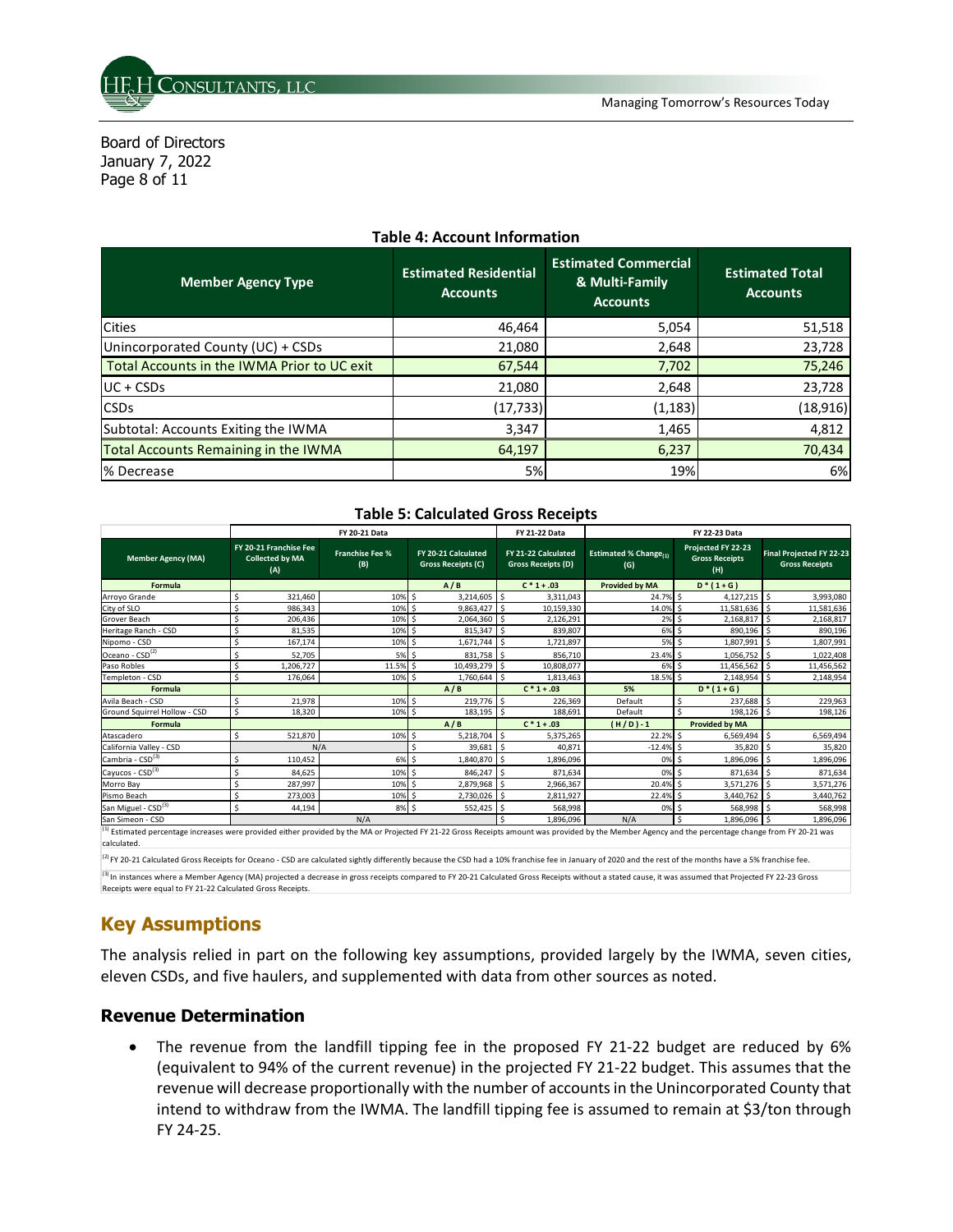

Board of Directors January 7, 2022 Page 9 of 11

> • The revenue from the hauler HHW fee will be unaffected by the Unincorporated County's notification of intent to withdraw from the IWMA, given the IWMA's MOU with the Unincorporated County to continue to provide reimbursable hazardous waste program services.

## **Expenditure Determination**

- There were 67,544 residential accounts in the IWMA prior to the Unincorporated County notifying the IWMA of its intent to withdraw. This assumes that the number of solid waste containers is proportional to the number of residential accounts in the IWMA, and that the data provided is accurate.
- There are 17,407 residential accounts located in the CSDs. This assumes that data provided by CSDs was accurate. In instances where CSDs did not provide residential account data, HF&H assumed that data from [www.point2homes.com](http://www.point2homes.com/) accurately captures the number of homes in each of the applicable CSDs remaining in the IWMA, and that the *State of California Department of Finance E-5 Population and Housing Estimates for Cities, Counties, and the State, 2011-2021 with 2010 Census Benchmark* report's occupancy ratio of 83.9% for the Unincorporated County accurately represents the region.
- The total remaining residential accounts is projected to be 64,197 accounts.
- There were 7,692 commercial accounts in the IWMA prior to the Unincorporated County notifying the IWMA of its intent to withdraw. This assumes that the hauler-provided and CSD-provided data is accurate.
- There are 1,173 commercial accounts located in the CSDs. This number was determined based on data supplied by the CSDs and haulers. In instances where both the CSD and hauler provided data, data provided by the CSD was used.
- The total remaining commercial accounts is projected to be 6,227 accounts.
- The total number of service accounts (residential and commercial) in the IWMA will decrease by 6% due to the Unincorporated County's notification of intent to withdraw from the IWMA.
- The IWMA will conduct public education and compliance monitoring through 2025 for the Member Agencies.
- Hazardous waste program expenditures will be unaffected by the Unincorporated County's notification of intent to withdraw from the IWMA, given the IWMA's MOU with the Unincorporated County to continue to provide reimbursable hazardous waste program services
- 40% of the expenditure for public education and outreach for current school, multi-family, and business program (non-SB 1383) in the proposed FY 21-22 budget will be used for school programs and 60% of the expenditure will be used for business and multi-family programs.
- The expenditure for the school portion of the school, multi-family, and business program in the proposed FY 21-22 budget is reduced by 5% in the projected FY 22-23 budget onwards. This assumes that the expenditure will decrease by the same proportion of total accounts in the Unincorporated County. This also assumes that the County's current MOU with the IWMA for the IWMA to provide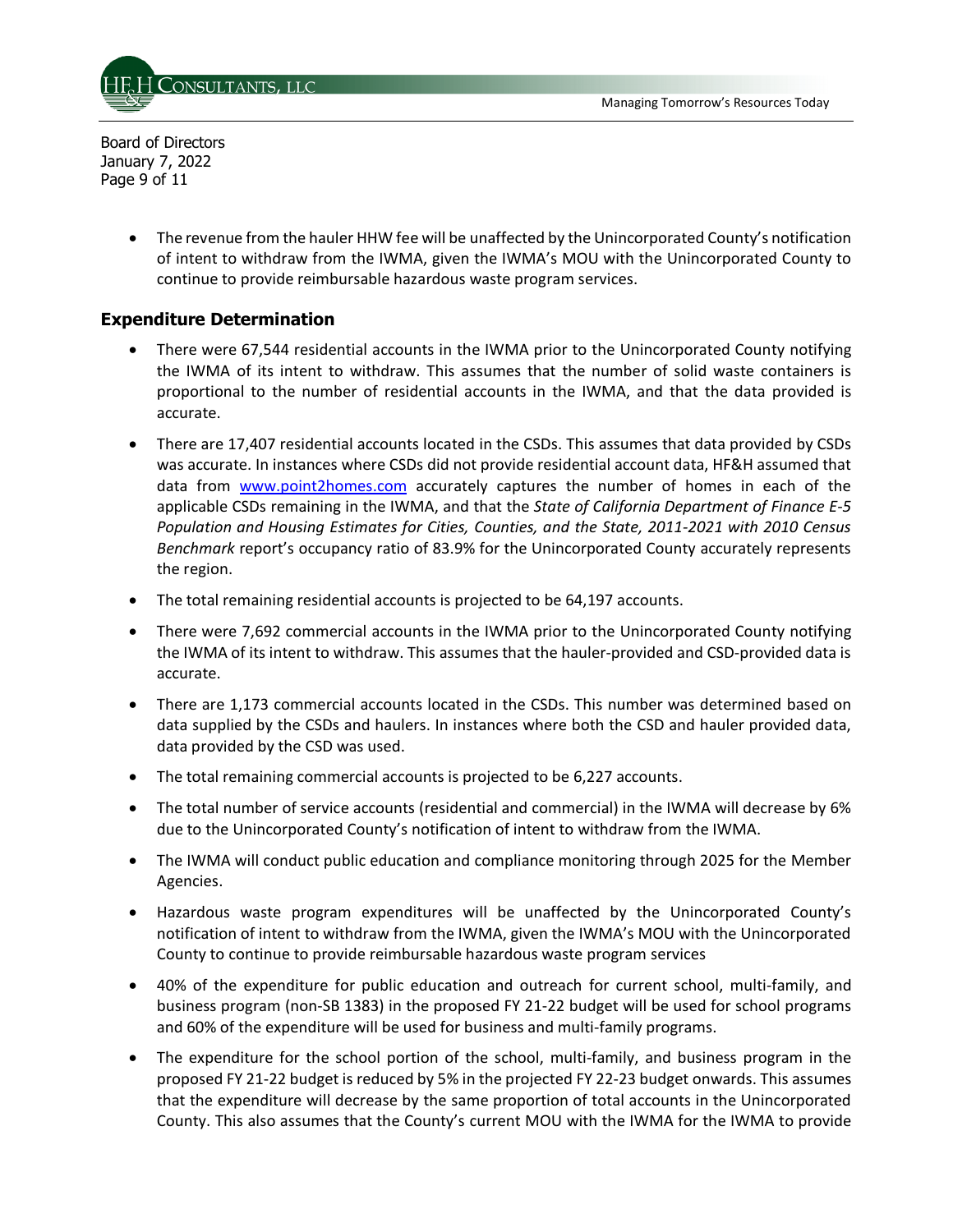

Board of Directors January 7, 2022 Page 10 of 11

> school programs for the County will not be renewed after its current expiration at the end of the 2021-2022 school year.

- The expenditure for the business and multi-family portion of the school, multi-family, and business program in the proposed FY 21-22 budget is reduced by 19% in the projected FY 22-23 budget onwards. This assumes that the expenditure will decrease by the same proportion of commercial accounts in the Unincorporated County.
- All other non-SB 1383 public education and outreach expenditures will be unaffected by the Unincorporated County's notification of intent to withdraw from the IWMA.

## **IWMA Gross Receipts Determination**

- The total amount of franchise fees collected by the member agencies in FY 20-21 was \$4,580,623. This assumes that the amounts reported by each individual member agency are accurate.
- The total amount of gross receipts for FY 20-21 was \$47,888,245. This assumes that each hauler operating in the IWMA provided accurate data to make this calculation.
- The estimated gross receipts for FY 21-22 was based on a 3% CPI increase from FY 20-21 gross receipts.
- The estimated gross receipts for FY 22-23 was based on projections provided by Member Agencies for FY 21-22 gross receipts, with HF&H assuming that the provided increases would go into effect July 1, 2022. In cases where the Member Agency did not provide an estimate, a default assumption of a 5% increase from FY 20-21 gross receipts. In cases where the member agency provided an estimated range of increase in gross receipts for FY 21-22, the midpoint of the range was used. In instances where the member agencies provided gross receipt projections that included a presumed 3.25% IWMA solid waste management fee, HF&H removed this portion of the projection. In instances where member agencies projected a decrease in gross receipts compared to FY 20-21, HF&H instead assumed that FY 22-23 gross receipts were equal to FY 21-22 gross receipts calculated.

## **Budget Projection**

- The CPI inflation index is 3% in FY 22-23, FY 23-24, and FY 24-25.
- The labor rate inflation index is 3% in FY 22-23, FY 23-24, and FY 24-25.
- The household hazardous waste fee inflation factor is 3% in FY 22-23, FY 23-24, and FY 24-25.
- The landfill tipping fee is expected to remain constant at \$3/ton for this projection period.
- The target unrestricted fund balance is equal to 25%.

Using the assumptions noted above, the revised solid waste management fee percentage was calculated following the previously described methodology.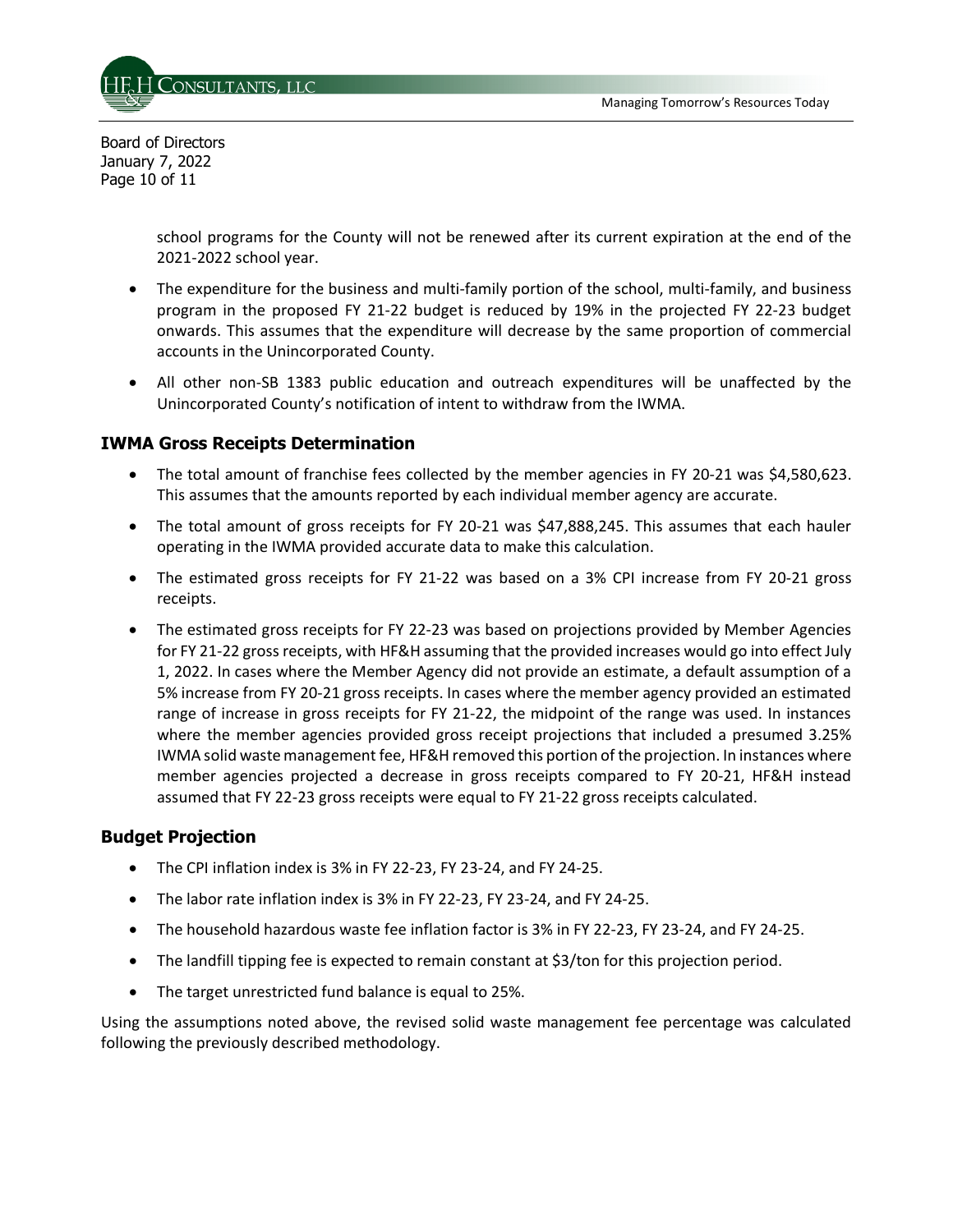

Board of Directors January 7, 2022 Page 11 of 11

# **Limitations**

- This analysis is based on the various assumptions noted, including those to account for insufficient data regarding service account information and average tonnage generated in the Unincorporated County. Changes to these assumptions may have a material impact on the analysis.
- No jurisdictions in the State currently have operational experience with SB 1383 programs included in this analysis; furthermore, the IWMA does not have prior experience operating without the Unincorporated County; as a result, these estimates may vary from actual experience.
- Member agencies are currently engaged in negotiations with their respective waste haulers. Final negotiations may result in future rate adjustments for FY 21-22, and associated gross receipts, differing from the estimates provided by member agencies and utilized by HF&H. Furthermore, the rate adjustments may become effective at a date differing from that assumed for the purposes of this analysis, July 1 2022.

## **Recommendations**

HF&H recommends that the IWMA Board revises its solid waste management fee to equal 5.4% to generate the revenue required to fund the ongoing obligations of the IWMA member agencies. Expenditures are projected to exceed available funds by the first quarter of FY 22-23 if the IWMA does not significantly increase its revenue, through this fee adjustment or otherwise, or significantly lower expenditures.

**\* \* \* \*** 

HF&H appreciates the opportunity to be of service to the IWMA Board. If you have any questions regarding this submittal, please do not hesitate to call me directly at (925) 977-6959.

Very truly yours, HF&H CONSULTANTS, LLC

Rob Hilton, CMC President

Attachment:

A. Projected Revenues and Expenditures